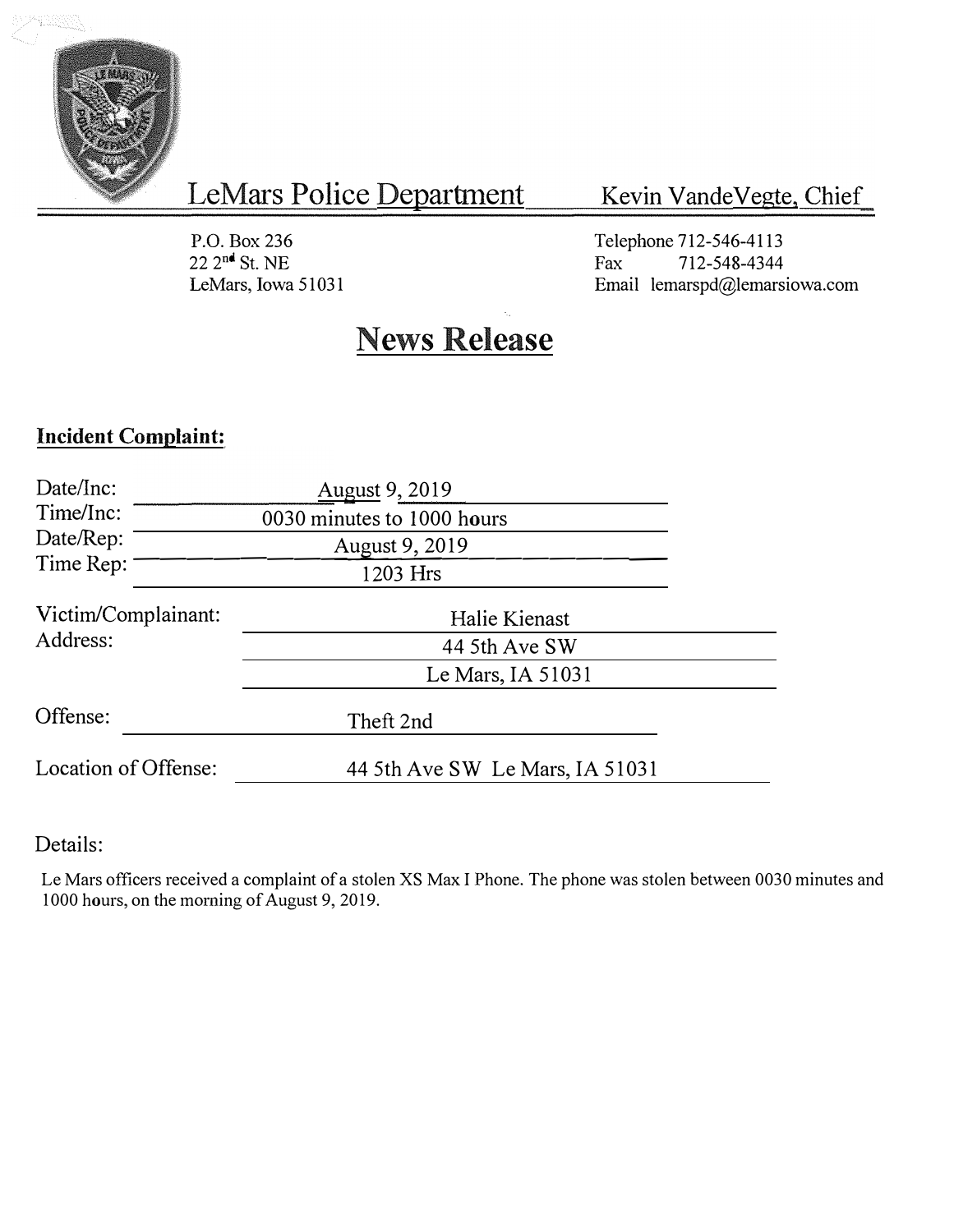

LeMars Police Department

Kevin Vande Vegte, Chief

P.O. Box 1130 22 2 nd St. NE

Telephone 712-546-4113<br>Fax 712-548-4344 Fax  $712-548-4344$ <br>Email lemarspd@lemar LeMars, Iowa 51031 Email lemarspd@lemarsiow a.com

## **News Release**

#### **Arrest(s):**

| Date of Arrest:<br>Time of Arrest:<br>Location of Arrest: | August 14, 2019<br>1829hrs | 425 6th St. SE. Apt 1 Le Mars, Iowa 51031 |    |
|-----------------------------------------------------------|----------------------------|-------------------------------------------|----|
| Name                                                      | Address                    | Charge<br>Age                             |    |
| Feller, Allison Ann                                       | 425 6th St. SE. Apt 1      | Simple Domestic Assault                   | 26 |
|                                                           |                            |                                           |    |

On August 14, 2019, at approximately l 829 hrs, the Le Mars Police Dept. was dispatched to 425 6th St. SE. Apt. 1 in reference to a domestic disturbance. As the result of an investigation, Feller was placed under arrest for simple domestic assault. Feller was transported to the Plymouth County Jail.